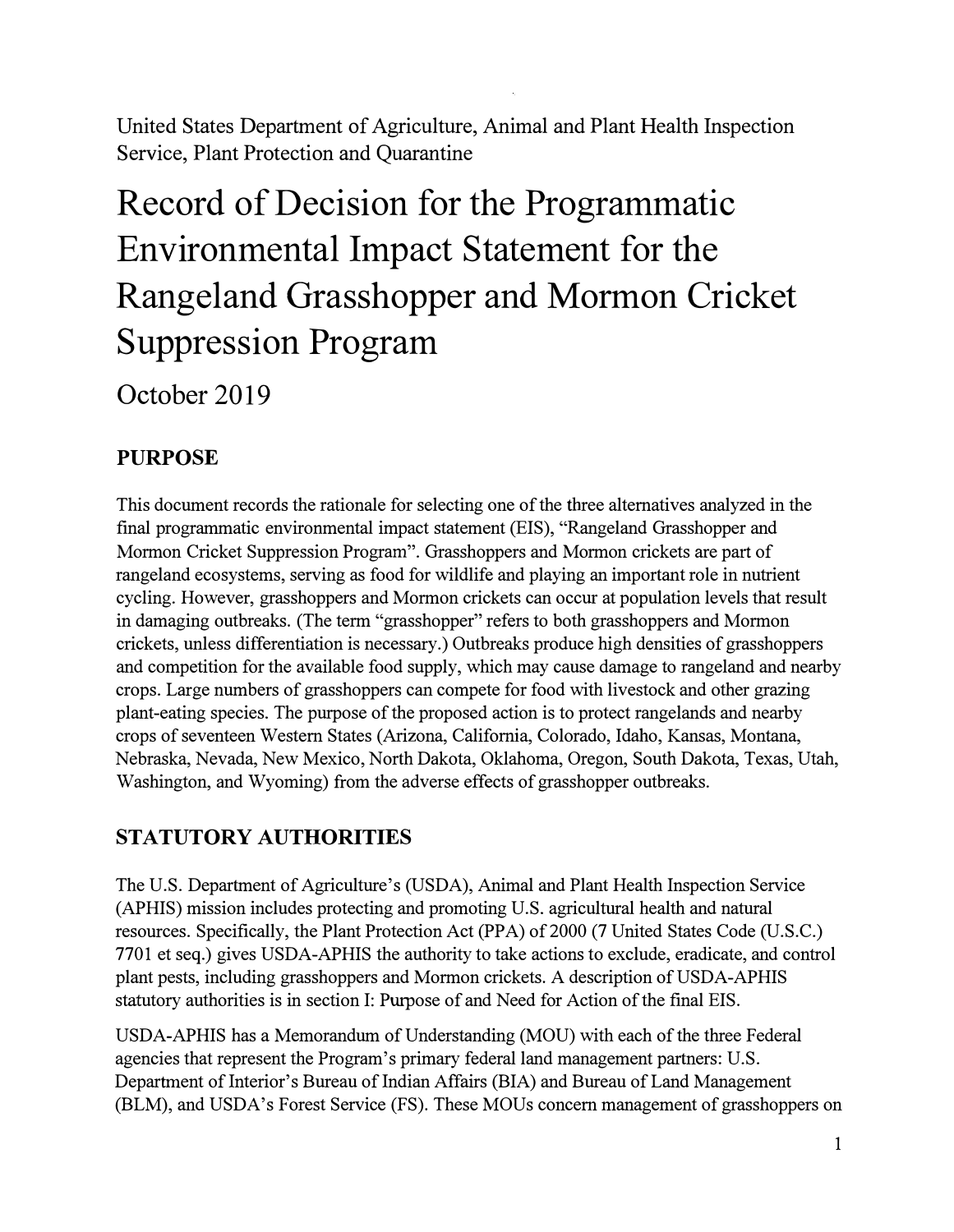lands subject to the jurisdiction of each Agency, and outline the processes as to how USDA-APHIS will work with each Agency to suppress grasshoppers on the lands they manage.

According to the authority delegated under section 417 of the PPA (7 U.S.C. § 7717), USDA-APHIS may be requested to work in conjunction with a Federal land management agency or a State agriculture department ( on behalf of a State, local government, tribe, private group, or individual) to treat areas that are infested with grasshoppers when they reach a level of economic infestation.

USDA-APHIS does not have the authority to conduct suppression programs for grasshoppers on private croplands. However, if small amounts of croplands (typically less than 15 percent of the treatment area) are interspersed in a rangeland treatment block, USDA-APHIS could treat the entire block in order to maintain the continuity of the treatment area.

# **CONSIDERATION OF ALTERNATIVES**

USDA-APHIS considered the following alternatives in the final programmatic EIS for this record of decision:

**Alternative 1** - **No Action:** USDA-APHIS would maintain the Program as described in the 2002 EIS and record of decision. The insecticides used in the Program include carbaryl, diflubenzuron, and malathion applied with ground or aerial equipment at APHIS full coverage rates or by using Reduced Agent Area Treatments (RAATs).

**Alternative 2** - **No Suppression Program:** USDA-APHIS would not fund or participate in any program to suppress grasshopper outbreaks. USDA-APHIS may opt to provide technical assistance. Other Federal agencies, State agriculture departments, local governments, or private groups or individuals would be responsible for implementing grasshopper control measures.

**Alternative 3** - **Adaptive Management:** The adaptive management approach includes all of the suppression activities under Alternative 1 and includes the use of the insecticide chlorantraniliprole. USDA-APHIS would apply one insecticide to a treatment area at the USDA-APHIS rate (which is less than the labeled conventional rate), or RAATs for grasshopper suppression treatments. Under this alternative, the RAATs strategy uses a reduced rate of insecticide from the conventional rate or USDA-APHIS rate by alternating treatment swaths in a spray block, reducing application rates, or both. Adaptive management enables the Program to add other treatment(s) that may become available in the future for managing grasshoppers if it poses no greater risks to human health and nontarget organisms than the risks associated with approved treatments.

In addition to the proposed alternatives, USDA-APHIS conducts survey activities and provides technical assistance. Surveys are part of each alternative proposed, and are not unique to any one alternative. USDA-APHIS has also prepared the Grasshopper Integrated Pest Management (IPM) User Handbook to provide managers of public and private lands with information on biological control, chemical control, environmental monitoring and evaluating, modeling and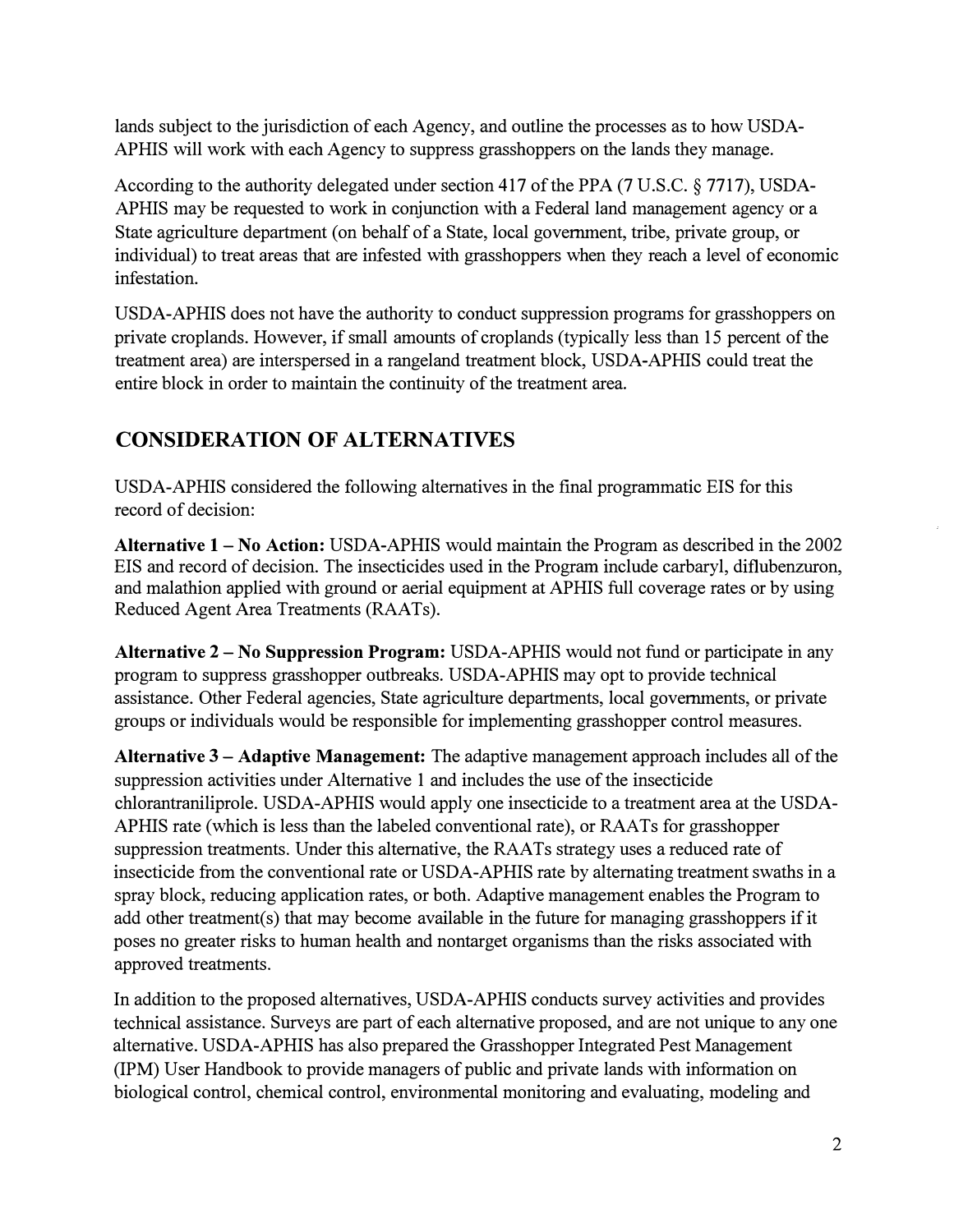population dynamics, rangeland management, decision support tools, and future directions. USDA-APHIS promotes the use of IPM.

# **ENVIRONMENTALLY PREFERABLE ALTERNATIVE**

The adaptive management (alternative 3) alternative is the environmentally preferred alternative and provides the greatest flexibility to manage grasshopper outbreaks. Alternative 1 also provides flexibility but does not include the use of the insecticide chlorantraniliprole and adaptive management. Both alternatives 1 and 3 have unfavorable effects due to insecticide applications but USDA-APHIS believes these effects in the long-term would be less than what would occur under the no suppression alternative (alternative 2).

# **THE DECISION**

USDA-APHIS chose the adaptive management (alternative 3) approach for addressing grasshopper outbreaks in the 17 Western states. This approach involves the application of insecticides at USDA-APHIS conventional rates or RAATs to suppress grasshopper outbreaks. It also includes adaptive management, which is the addition of other treatment(s) that become available to the currently approved treatments for managing grasshoppers. USDA-APHIS would only add a new chemical treatment if the U.S. Environmental Protection Agency (USEPA) approves its use on grasshoppers and it poses no greater risks to human health and non-target species than are disclosed in the final programmatic EIS for the currently approved chemical treatments.

USDA-APHIS will not implement site-specific suppression projects as a direct result of the decision that will follow this programmatic EIS. Rather, USDA-APHIS will prepare state- or site-specific environmental assessments to address local issues before implementing this alternative. USDA-APHIS will tier site-specific environmental analyses to the final programmatic EIS.

# **RATIONALE FOR THE DECISION**

USDA-APHIS compared the alternatives based on (1) how they respond to the goal of suppressing grasshopper outbreaks, (2) how they respond to issues that arose during scoping, and (3) the flexibility they provide in suppressing grasshopper outbreaks.

USDA-APHIS chose the adaptive management approach (alternative 3) because it is a suppression program that provides several treatment options that afford flexibility and sitespecific adaptations in managing grasshoppers in affected areas. Several of the treatment options under this approach have been successful in reducing grasshopper populations in the United States.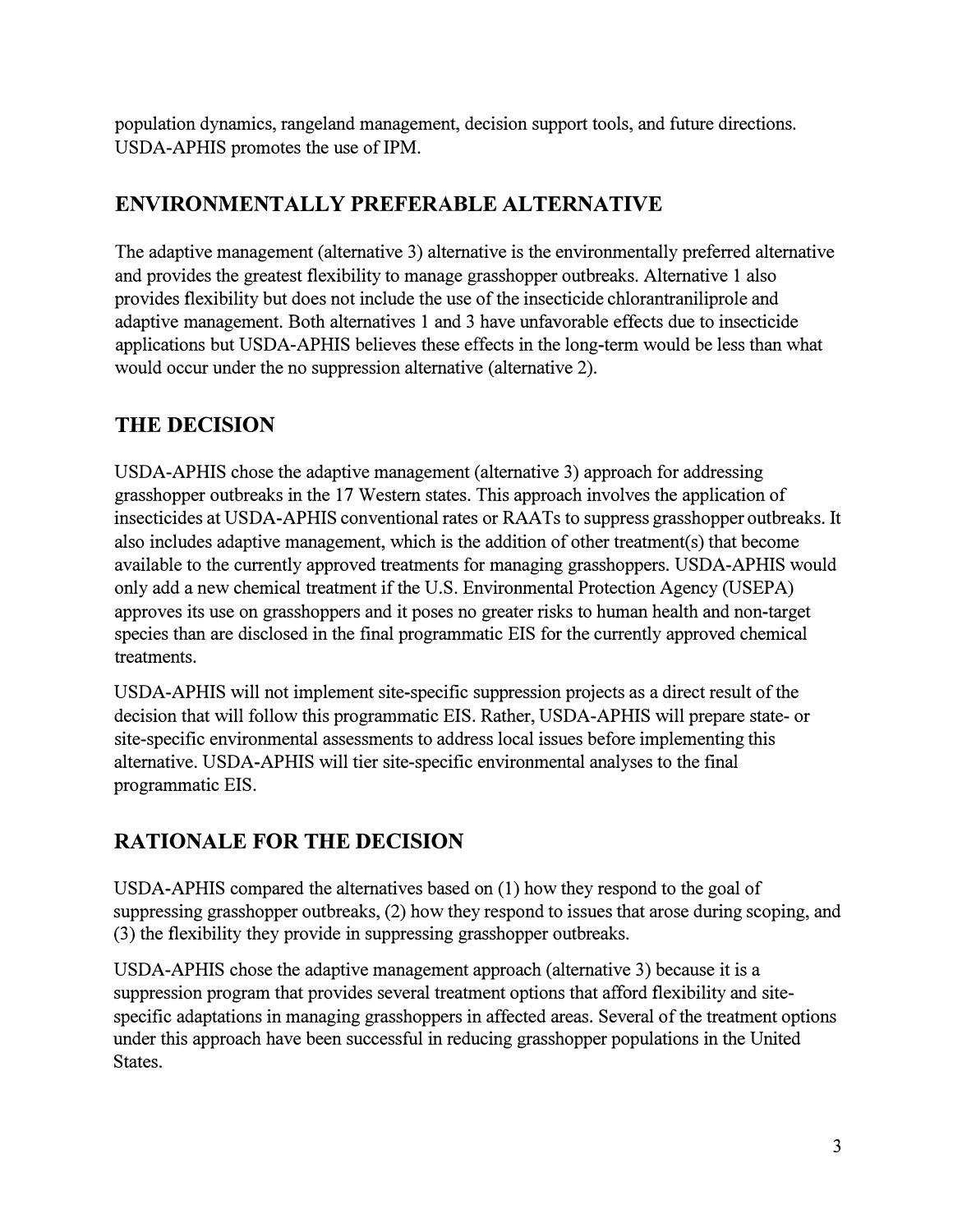The adaptive management approach (alternative 3) best meets the goal to suppress grasshopper outbreaks by allowing the agency to apply insecticides, primarily using RAA Ts, in areas where outbreaks occur. The no suppression alternative (alternative 2) does not meet USDA-APHIS goal to suppress grasshopper outbreaks. Alternative 1 does meet the Agency's goal to suppress grasshopper outbreaks, but does not include the insecticide chlorantraniliprole, an effective tool in grasshopper management, and adaptive management.

Grasshopper suppression would best occur under alternative 3 where the program has four insecticides to choose from based on site conditions. Upon receiving a request to treat for grasshoppers, the Program must determine if the grasshopper population has reached levels of economic infestation and meets the other criteria warranting treatment. This includes consideration of the pest population, pest life stage, pest and plant species affected, condition of the rangeland, cost share with State and private landowners, and the cost benefit of making a treatment. If factors indicate low damage or very high treatment costs without much potential for benefits, then treatments would not occur. The Program selects insecticides that best match the grasshopper species and life stage as well as site conditions.

Allowing the Program to apply insecticide treatments to suppress grasshopper outbreaks would contain the outbreak and facilitate rangeland management.

#### **MITIGATING MEASURES**

USDA-APHIS recognizes the alternatives may pose some risk to human health and the environment, in particular insecticide use. USDA-APHIS mitigates risks associated with the insecticide treatments by imposing Program requirements and following Federal regulations regarding the use of insecticides. Federal regulations includes adherence to the pesticide label, and other Program-specific measures that are more restrictive than the label for each pesticide. The coordination with State and other stakeholders on site-specific suppression efforts ensure the implementation of State and local requirements. Site-specific analyses will determine the need for further mitigation measures. These measures are designed to reduce environmental impacts and the potential for cumulative impacts from Program applications.

USDA-APHIS considered the potential effects of a grasshopper outbreak and the grasshopper suppression program on federally listed species and designated critical habitat. USDA-APHIS has completed a programmatic consultation with the Department of Commerce, National Oceanic and Atmospheric Administration, National Marine Fisheries Service (NMFS) for the Program (concurrence letter dated August 12, 2010). USDA-APHIS initiated a programmatic consultation with the Department of the Interior's U.S. Fish and Wildlife Service (USFWS) and submitted a biological assessment for the 17 Program states in March 2015. USDA-APHIS is currently working with the USFWS regarding completion of the programmatic consultation. That document will be used to establish mitigation measures for federally listed species during annual consultations between USDA-APHIS and the USFWS for states that are proposing suppression treatments. USDA-APHIS currently conducts annual consultations with USFWS, Ecological Services Field Offices within their state in compliance with the Endangered Species Act of 1973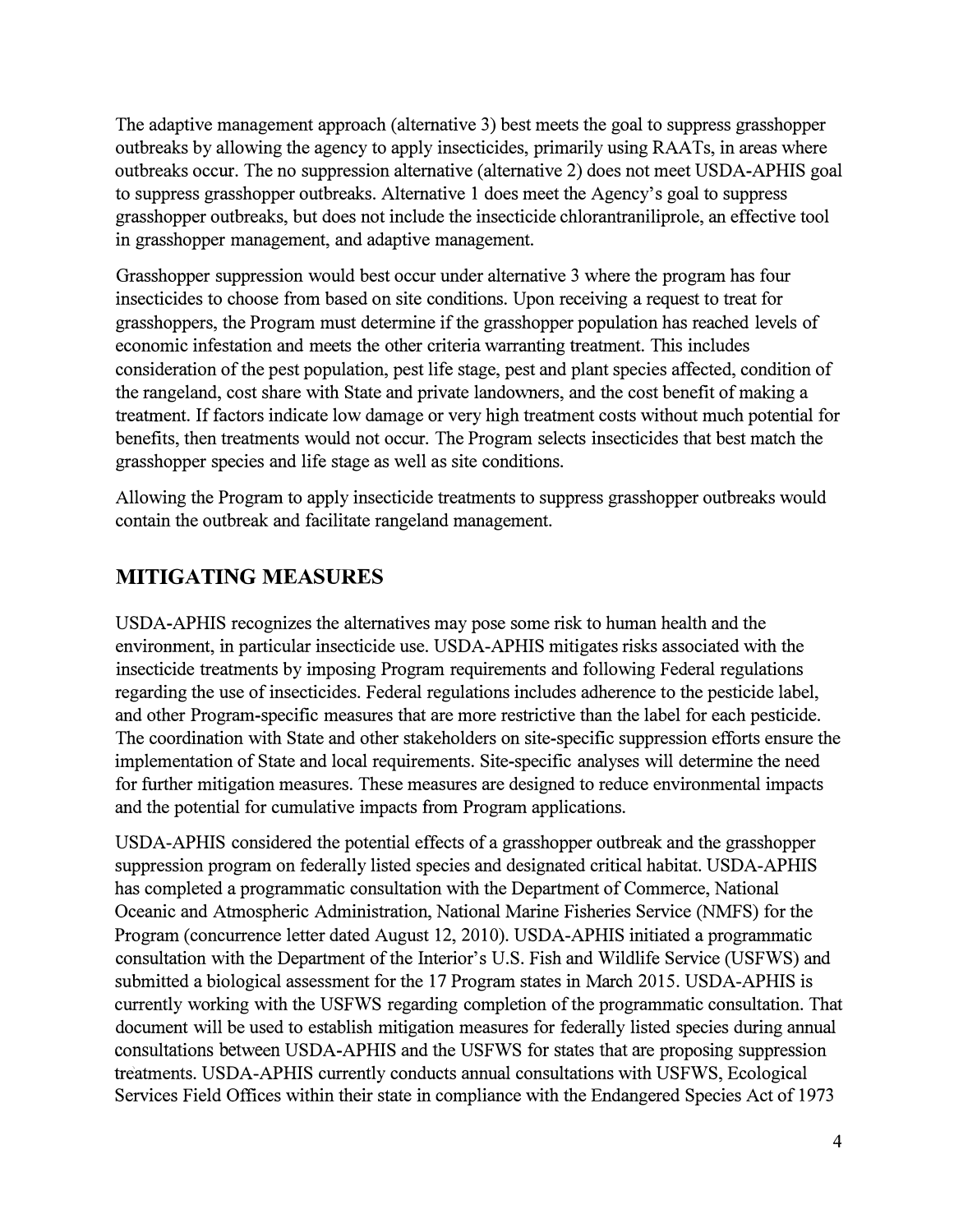(16 U.S.C. sections 1531-1536, 1538-1540) on the application of grasshopper suppression treatments for site-specific outbreaks.

## **MONITORING**

USDA-APHIS conducts surveys to evaluate grasshopper populations and to determine the extent of a grasshopper outbreak. One goal of the surveys is to minimize exposure of the public and the environment to Program-applied insecticides by basing treatment decisions on a range of economic and site-specific factors. USDA-APHIS also conducts environmental monitoring of some treatments to ensure that buffers and other mitigation measures are effective in reducing risk and that treatments are effective.

### **PUBLIC INVOLVEMENT**

A public involvement effort informed the public about the EIS and asked for suggestions and concerns related to the proposed grasshopper suppression program. Public outreach included formal public comment periods announced through the Federal Register and the USDA-APHIS Stakeholder Registry that contains almost 12,000 contacts. USDA-APHIS sent letters to all federally recognized tribal nations in the 17 Program states to provide information about the Program and provide contact information for any questions or concerns regarding the Program and the programmatic EIS. USDA-APHIS also held a follow-up conference call with tribal nations. USDA-APHIS notified Federal and State partners, and non-governmental organizations.

During the first public comment period (scoping), USDA-APHIS received 12 comment letters in response to the notice of intent the agency published in the Federal Register (Docket No. APHIS-2016-0045, September 1, 2016) describing its intent to prepare a programmatic EIS for the grasshopper suppression program. USDA-APHIS considered all comments in the plan of the EIS. Many comments did not raise specific issues for analysis but did provide opinions for or against the suppression program. USDA-APHIS and its cooperators recognize the public's concern about the impacts of grasshoppers and program activities on human health, ecological resources, and the physical environment and address these concerns in the EIS.

During the second public comment period, USDA-APHIS received 19 comment letters in response to the draft programmatic EIS. The USEPA published the notice of availability in the Federal Register on January 30, 2019. No comments triggered significant changes to the alternatives, environmental consequences, or cumulative impacts in the final programmatic EIS. USDA-APHIS updated the final programmatic EIS to address comments from interested stakeholders.